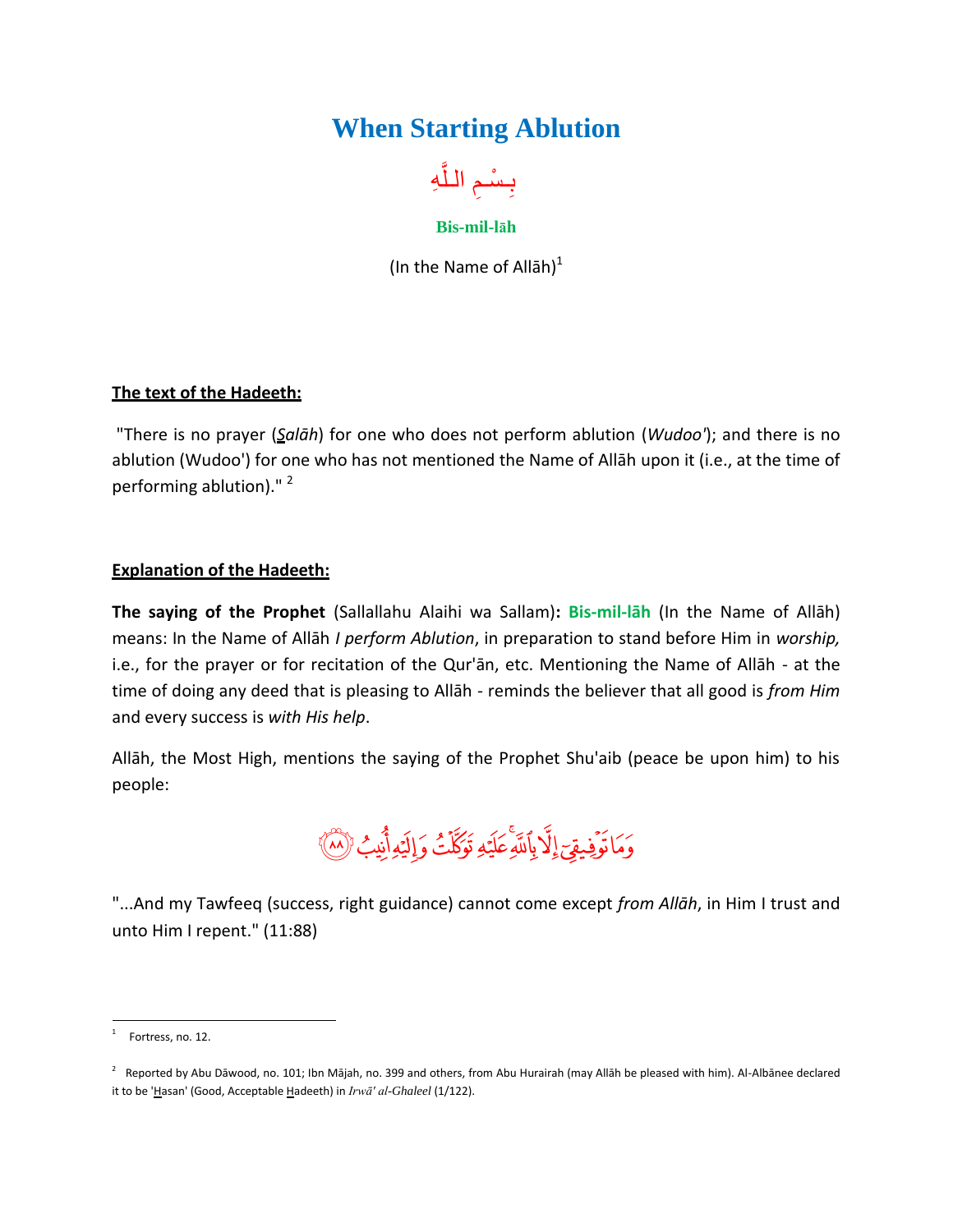Allāh, the Most High, commands and reminds the Prophet Muhammad (Sallallahu Alaihi wa Sallam):

وَأَصْبِرُ وَمَاصَبِرُكَ إِلَّا بِٱللَّهِ

"And endure patiently (O Muhammad). And your patience is not but *from Allāh...*" (16:127)

Hence, the believer does every good deed "In the Name of Allāh."

This Hadeeth indicates that it is *legislated* in the Islamic Law to pronounce the *Tas-miyah* (i.e., saying: **'Bis-mil-lāh'**) in the beginning of ablution. However, the Muslim scholars differ about its ruling as to whether it is commendable (*Mustahabb*) or obligatory (*Wājib*); and whether someone is excused if they did not say it due to *forgetfulness* or *ignorance* of its ruling.

Imām Abdul-'Aziz Bin Bāz (may Allāh have mercy on him) was asked about the ruling concerning a person who failed to pronounce the *'Tas-mi-yah'* (**Bis-mil-lāh**) for ablution due to *forgetfulness*. He replied:

*"The majority of the scholars hold the view that the ablution without mentioning the Name of Allāh (Tas-mi-yah) is still valid. Other scholars hold the view that mentioning the Name of Allāh is obligatory upon the one who knows its ruling and remembers to do so.*

*This view (i.e., that it is obligatory) is due to the report from the Prophet (Sallallahu Alaihi wa* Sallam) *that he said: 'There is no ablution for one who has not mentioned the Name of Allāh upon it.' 3*

*However, for the one who fails to mention the Name of Allāh due to forgetfulness or ignorance (of its ruling), his ablution is valid, and he does not have to repeat the ablution, even if we say that the Tas-mi-yah is obligatory, since he is excused due to ignorance or forgetfulness. The proof of this is the saying of Allāh, the Most High:*

## دَيْنَا لَا تُؤَاخِذُنَبَآ إِن نَسَبِينَآ أَوْ أَخْطَبَأْنَا

"...Our Lord! Punish us not if we forget or fall into error..." (2:286)

*And it has been authentically reported from the Prophet* (Sallallahu Alaihi wa Sallam) *that Allāh, the Most High, answered this supplication (concerning the one who forgets or falls into error* 

 $\overline{a}$ 3 Reported by at-Tirmidhi and others from Sa'eed ibn Zaid (May Allah be pleased with him). Al-Albānee declared it to be authentic in *al-Mishkaat*, no. 402 and *Saheeh al-Jaami'*, no. 7573.